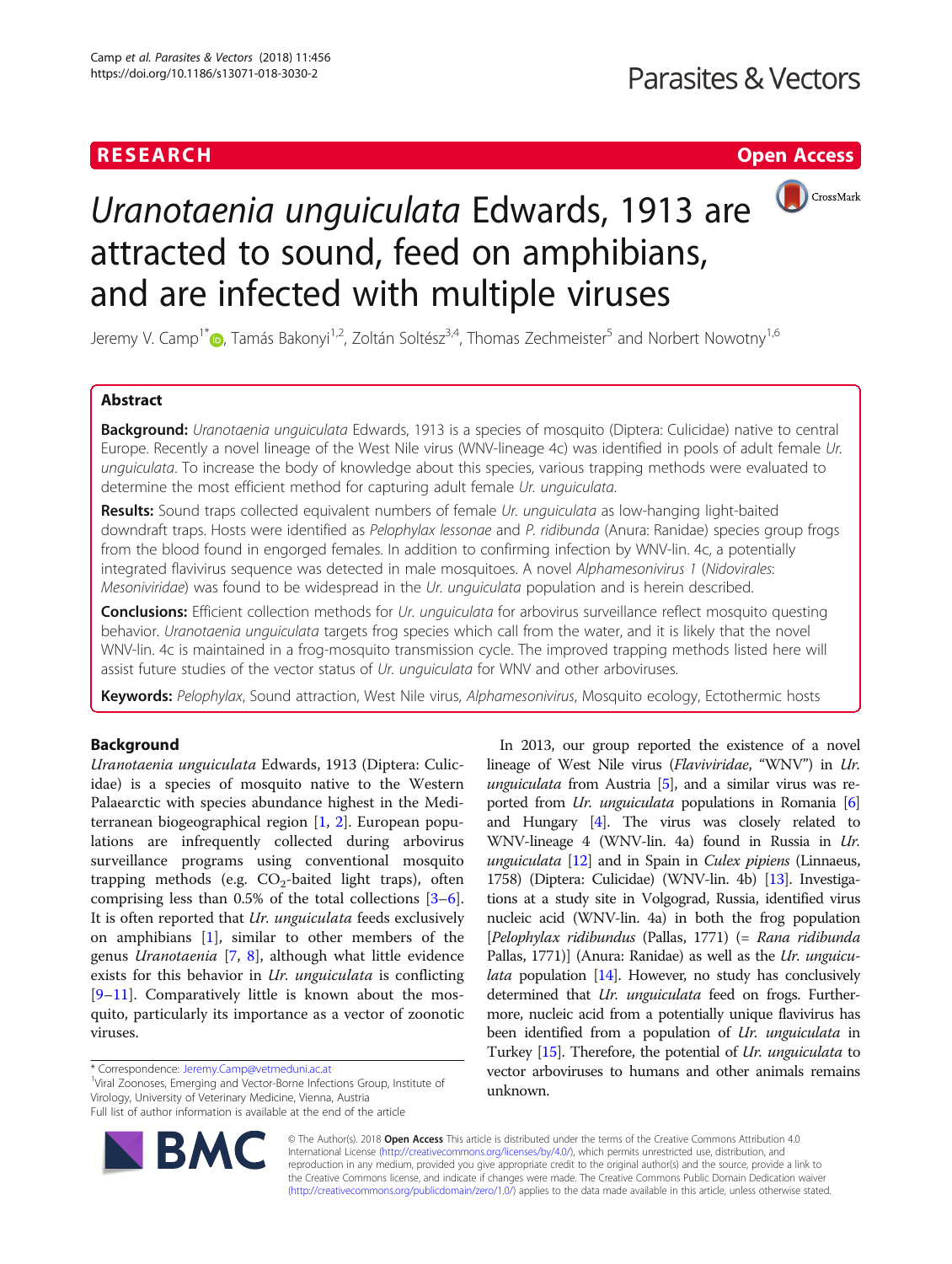Herein we describe improved trapping methods to target the collection of adult Ur. unguiculata at a site in the Pannonian biogeographical region of central Europe. We sought to improve upon standard mosquito trapping methods, using both modified traditional and non-conventional mosquito traps, to collect adult females. A longitudinal study was performed using the improved method over a single collection season, yielding many individuals, including males and blood-engorged female specimens. As a result, we provide further support to the hypothesis that WNV-lin. 4c is transmitted to frogs by Ur. unguiculata, and describe a novel alphamesonivirus isolated from a pool of male Ur. unguiculata.

#### Methods

#### Study site

The majority of mosquito collections were performed at Lake Neusiedl, the largest endorheic lake in central Europe. Mosquito trapping was focused at the Biological Station Lake Neusiedl, Illmitz ("BSI," 47°46.12'N, 16°45.69'E) in 2016, as well as sites near the towns of Winden am See, Purbach am Neusiedler See, and Breitenbrunn (centered approx. around 47°55.90'N, 16°44.78'E) on the western shore of the lake in 2017. Approximately 240  $\text{km}^2$  (76%) of the shallow steppe lake lies in the eastern Austrian federal state of Burgenland, and the remainder in Hungary, in the western Pannonian biogeographical region. The lake reaches only 1.8 m in depth (mean and SD of daily water quality measurements taken at BSI from June-September, 2016–2017: 2062  $\pm$  240  $\mu$ S/cm<sup>2</sup>, pH 8.9  $\pm$  0.1), is surrounded by extensive vegetation [Phragmites sp. (Poaceae)], and supports diverse avian and amphibian assemblages. A single trapping session in Hungary was performed at a site near Kajászó (47°18.86'N, 18°40.98'E) in August 2017.

#### Mosquito collection

Adult mosquitoes were collected with modified CDC Light Traps (John W. Hock Co. Gainesville, FL, USA) using either fluorescent or ultraviolet lights. Traps were placed 1 m from the water edge and the trap intake was 0.5 m from the water surface, and run from 1 h before sunset until 1 h after sunrise. The sampling session in Hungary was performed with a strong mercury lamp over a one hour period approximately 1 h after sunset (21:00– 22:00 h). Resting adults were collected using a backpack aspirator (John W. Hock Co, Gainesville, FL, USA) from fixed sites at BSI sampled routinely in the morning and evening: pathways through the reeds cleared by semiaquatic rodents, a man-made wooden boardwalk extending above water into the reeds from shore, and four black plastic refugia (30  $\times$  30 cm boxes, 15 cm tall, lacking a western-facing side, similar to [[16](#page-8-0)]) which were placed at various sites near the water.

Sound traps were modified from gravid traps (John. W. Hock Co. Gainesville, FL, USA): a black plastic basin was filled with 2 cm lake water and an updraft fan was positioned above the water. A small 3 cm speaker was placed at the mouth of the fan intake and broadcast the recorded call of individual Dryophytes gratiosus (LeConte, 1856) (Anura: Hylidae), a species of tree frog native to the southeastern United States whose call is attractive to Neotropical Uranotaenia species [\[17\]](#page-8-0). The sound of the calling male frog consisted of approximately one call per s for 14 s, and was broadcast repeatedly for 2 h beginning 1 h after sunset, setting the volume at maximum each night (Additional file [1](#page-8-0): Figure S1). Mosquitoes were anesthetized by 5 min incubation at -20 °C and sorted to species on an ice-cold plate according to morphologic characters described in [[1](#page-8-0)]. Samples were pooled ( $n < 50$  per pool) by species, sex, and date and stored at -80 °C until analysis.

#### Vertebrate host identification

DNA was extracted from individually separated abdomens of blood-fed specimens (the remaining body parts were pooled by date for virus analysis) using a commercial kit (DNEasy, Qiagen GmbH, Hilden, Germany). Hosts were identified by PCR following published methods which use vertebrate-specific primers designed to amplify portions of the mitochondrial gene 16S rRNA ("L2513", 5'-GCC TGT TTA CCA AAA ACA TCA C-3'; "H2714"; 5'-CTC CAT AGG GTC TTC TCG TCT T-3') [[18\]](#page-8-0) or cytochrome b (5'-CCC CTC AGA ATG ATA TTT GTC CTC A-3'; 5'-GCH GAY ACH WVH HYH GCH TTY TCH TC-3') [[7\]](#page-8-0). The amplicons were subjected to Sanger sequencing (Microsynth AG, Balgach, Switzerland), and sequences were compared to voucher specimens collected from the study site (kindly provided by Silke Schweiger, curator of the herpetology collection of the Austrian Museum of Natural History, Vienna, Austria).

#### Virus detection using RT-qPCR

A single copper-coated steel bead was added to each pool of mosquitoes, and the pools were homogenized in virus growth media [VGM, composed of Dulbecco's minimum essential medium (DMEM), supplemented with 10% fetal calf serum (FCS), penicillin/streptomycin, and 0.25 μg/ml amphotericin B, all cell culture reagents from Gibco, ThermoFisher Scientific, Paisley, UK] using a TissueLyzer bead mill with a pre-cooled rack set to 30 Hz for 1 min (Qiagen GmbH, Hilden, Germany). Homogenate was cleared by centrifugation at 8000 $\times g$  for 4 min at 4 °C, and supernatant was stored at -80 °C. Total RNA was extracted from the pellet using a commercial kit (Zymo Research Corp., Irvine, CA, USA). A one-step RT-qPCR assay was performed with universal flavivirus primers (PF1S and PF2) targeting a portion of the flavivirus NS5  $[19]$  using a commercial kit (Luna<sup>®</sup>,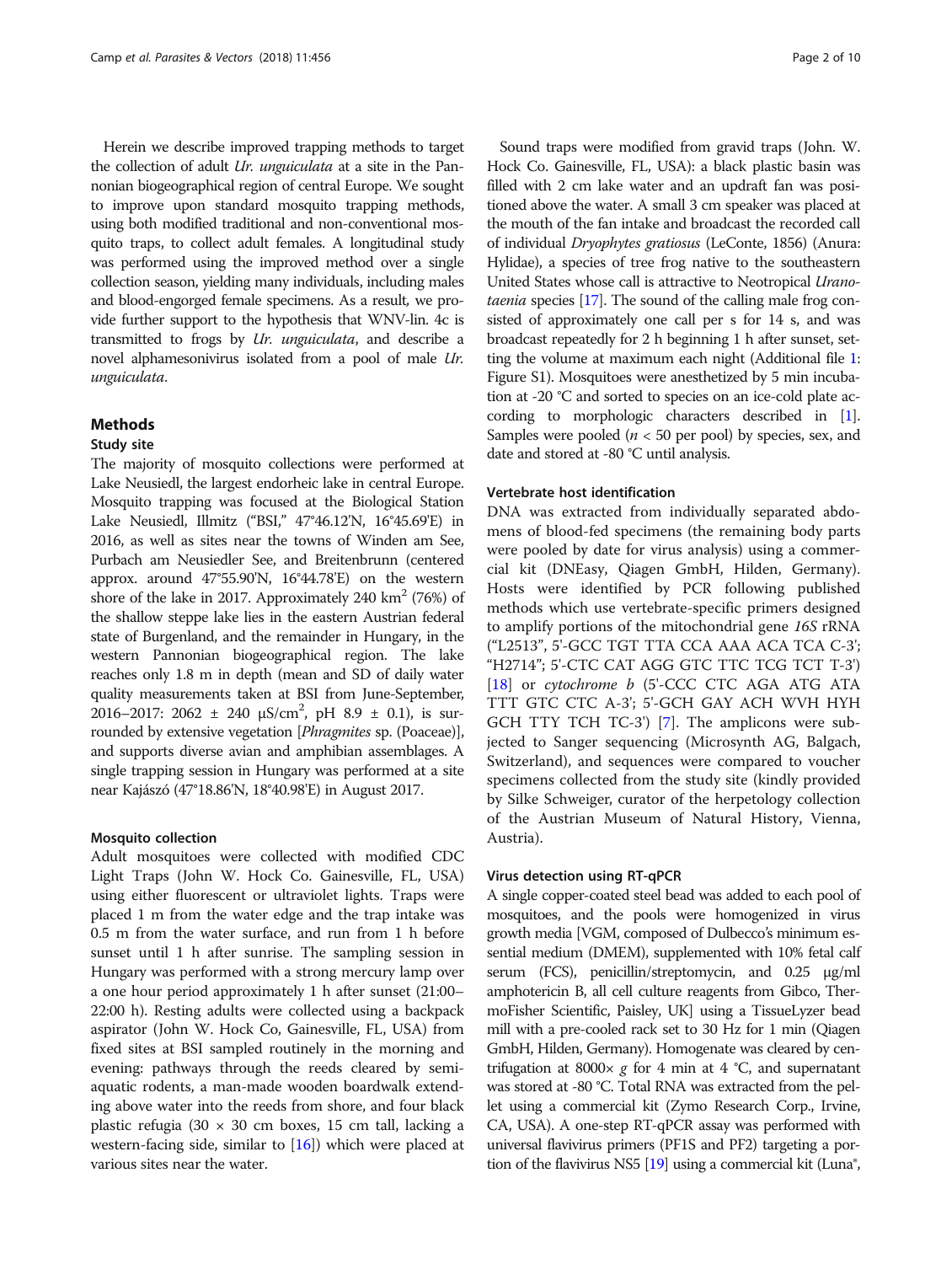New Enlgand Biolabs, Inc., Ipswitch, MA, USA, "NEB"). A second RT-qPCR was used to confirm putative identifications, using pan-flavivirus primers (100F and 200R) and a commercial kit (NEB) [\[20](#page-8-0)]. Using a probe-based RT-qPCR kit (NEB) alphamesonivirus nucleic acid was detected in mosquito pools with primers designed to match a conserved portion of the ORF1b putative replicase domain (MesoF, 5'-ACC GGC CTT GCA CAT CTA AA-3'; MesoR, 5'-CGC GGG TAG GTT TCA GTG TA-3'; MesoP, 5'-6-carboxyfluorescein [FAM]-AGA CAA CTT AGC GGT GTG GA-black hole quencher 1 [BHQ1]-3').

#### Virus rescue and identification of unknown virus

Virus was rescued from putative positive homogenates on C6/36 insect cells (ATCC #CRL-1660). Briefly, C6/36 cells were incubated with 100 μl of homogenate on a 6-well plate. After 1 h, DMEM with 2% FCS, antibiotics, and antimycotics were added to each well. On day 6 post-infection, cell culture supernatant was blind-passaged into new C3/63 cells and to Vero cells (ATCC #CCL-81). When cytopathic effect (CPE) was observed, supernatant was filtered through 0.2 μm filter and purified through a 36% sucrose cushion at  $28000\times$  rpm in a cooled ultracentrifuge. The pellet was treated with RNase and DNase (Promega) for 1 h at 37 °C and RNA was extracted from the pellet as described above. First and second strand cDNA were synthesized with 40U AMV reverse transcriptase (Promega, Mannheim, Germany) followed by treatment with 1U RNase H and 20U Klenow fragment DNA polymerase (Promega) using non-specific primers with a known sequence at the 5' end (5'-GAC CAT CTA GCG ACC TCC ACN NNN NNN N-3') as described by others for the sequence-independent amplification of virus particle-associated nucleic acids (PANA) [[21](#page-8-0)]. The cDNA was used as a template for PCR using primers for the known sequence (5'-GAC CAT CTA GCG ACC TCC AC-3'), and the resulting amplicons were TA-cloned into a pGEM vector (Promega). Cloned inserts ≥ 500 bp were detected by colony PCR using M13 primers and Taq polymerase (GoTaq G2® DNA polymerase, Promega) and amplicons were sequenced. These sequences were compared to sequences in the GenBank database using the basic local alignment search tool (BLAST), and primers were designed from the closest-matching sequences to produce a near full-length viral sequence by primer-walking (Additional file [2](#page-8-0): Table S1). The sequence was deposited in the GenBank database under the accession number MH215275.

#### Sequence characterization of Alphamesonivirus 1 isolate

The near full-length sequence (missing portions of the 3' and 5' sequence) of the alphamesonivirus isolate was aligned to reference sequences from the family Mesoni*viridae* using the MUSCLE algorithm, and sequence analyses were performed in MEGA 6.06 [[22](#page-8-0), [23](#page-8-0)]. Percent sequence identity for aligned nucleotide and amino acid sequences were calculated with the "Sequence Manipulation Suite" [[24\]](#page-8-0). A maximum likelihood (ML) tree was constructed from the amino acid sequence alignment for the open reading frame encoding the conserved putative spike protein (ORF 2a). The initial tree was obtained by the neighbor-joining method. The final tree was generated using the Jones-Taylor-Thornton matrix-based model with a very strong branch swap filter, and ML estimates are based on bootstrap resampling of 1000 replicates.

#### Determination of mosquito infection and virus transmission

In June 2018, Ur. unguiculata mosquitoes were collected using sound traps. Individuals were held for 2–5 days at ambient temperature and natural light in humidified chambers and provided 25% solution of local honey in water on Whatman® FTA® cards. The honey cards were changed daily and stored at -80 °C thereafter. The legs and wings were removed from mosquitoes and stored in 250 μl VGM in pools of 1–10 individuals. The rest of the mosquito (head, abdomen and thorax) was stored in 500 μl VGM in pools of 2–50 individuals. Pooled mosquito parts were homogenized using a bead mill, and RNA was extracted as described above. If virus nucleic acid was detected in a pool of mosquito bodies by RT-PCR methods described above, then the corresponding pools of legs and wings were similarly tested for the presence of virus nucleic acid. The presence of virus nucleic acid in the legs and wings indicates a disseminated infection. To test for virus transmission, RNA was extracted from the FTA honey cards by first soaking the card in 500 μl Tris-EDTA buffer for 1 h with shaking, then extracting RNA from 200 μl of the Tris-EDTA solution as described above.

#### Statistical analysis

A two-tailed binomial test was used to compare the collection efficiency of trap methods with the null hypothesis that traps collect equal numbers of mosquitoes. A sign test was used to compare between methods over paired trap-nights. The minimum field infection rate (MFIR) was calculated with ML estimator statistics using "Pooled infection rate 7.0" Microsoft Excel plug-in available from the United States Centers for Disease Control and Prevention, according to methods described therein [[25\]](#page-8-0). Figures were prepared in GraphPad Prism5.

#### Results

## Summary of collection methods for Uranotaenia<br>unguiculata

From 9 August 2016 to 15 September 2016, miniature CDC light traps were used at BSI to collect Ur. unguicu*lata* in order to establish a baseline collection rate.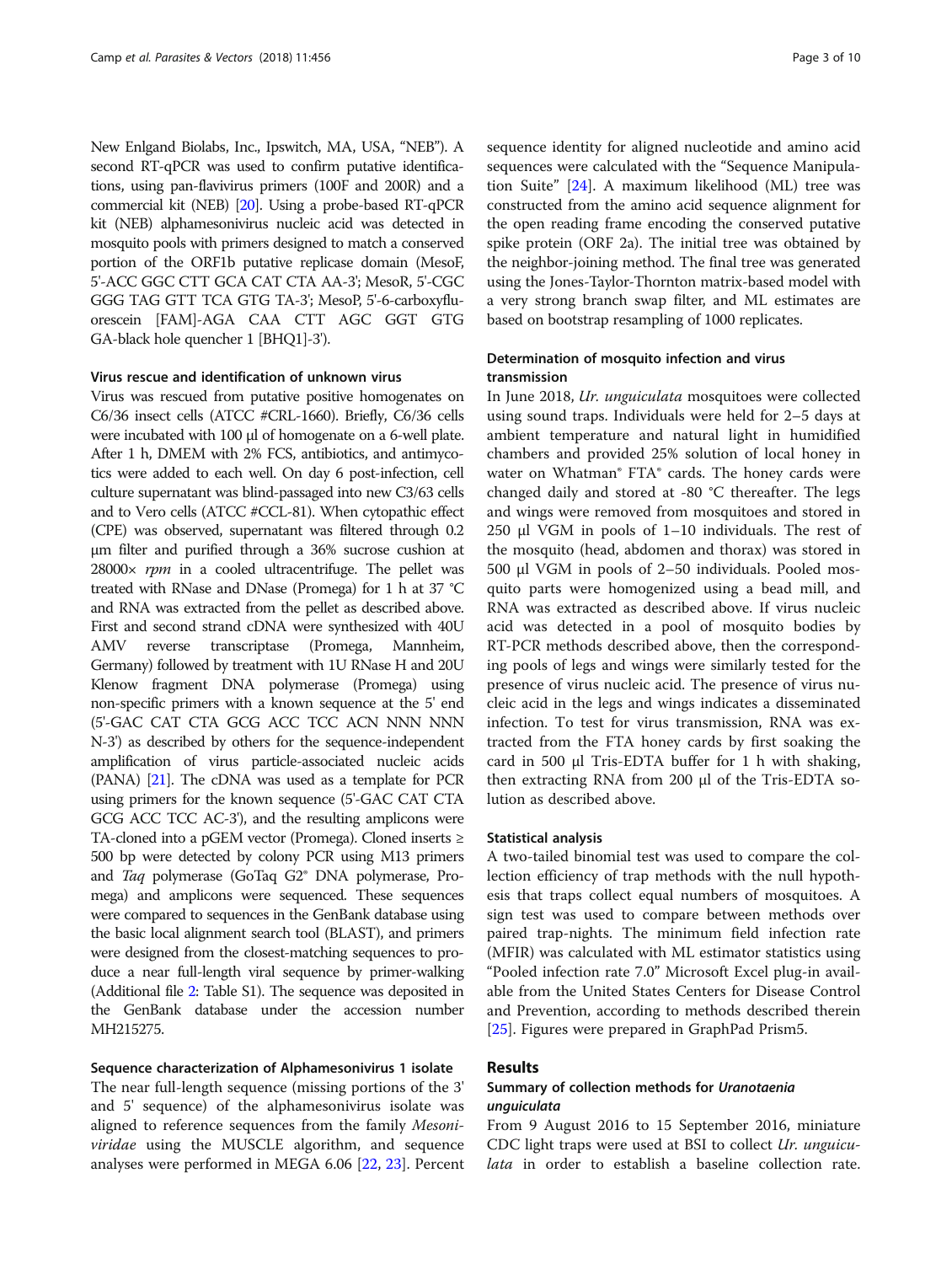<span id="page-3-0"></span>Traps were baited with a fluorescent light ( $n = 4$ ) trap-nights), UV light ( $n = 6$  trap-nights), or fluorescent light with dry ice as a source of  $CO<sub>2</sub>$  (*n* = 2 trap-nights). In total, 3347 mosquitoes (3025 females) were collected over 12 trap-nights. Both males (9.6% of the total collection) and females of Anopheles sp. (Diptera: Culicidae), Coquillettidia richiardii Ficalbi, 1899 (Diptera: Culicidae), Culex sp. (Diptera: Culicidae), and Ur. unguiculata were captured in all light traps. Culex pipiens, Cx. torrentium Martini, 1925 (Diptera: Culicidae) (46.7%, Cx. pipiens were not differentiated from Cx. torrentium) and Cx. modestus Ficalbi, 1889 (Diptera: Culicidae) (12.5%) were the dominant culicine mosquito species collected at the site, whereas An. hyrcanus (Pallas, 1771) (30.5%) and An. maculipennis

Meigen, 1818 (s.l.) (Diptera: Culicidae) (5.9%) were the dominant anopheline species (Fig. 1a). More male Ur. unguiculata (n = 274) were collected than females (n = 108, average  $8.5$ /trap-night, SD = 12.1). Significantly more Ur. unguiculata were captured at fluorescent-baited traps than UV (39%) traps (binomial test,  $P = 0.011$ ; sign test for trap-night,  $P = 1.00$ ), although trap success was low until mid-September. Due to low collection size, the difference in collection efficiency of Ur. unguiculata between traps baited with and without  $CO<sub>2</sub>$  could not be inferred. However, the addition of  $CO<sub>2</sub>$  appeared to have an effect on other species (e.g. fewer Cq. richiardii and more Anopheles sp. were collected in traps with  $CO<sub>2</sub>$ than without, Fig. 1a).

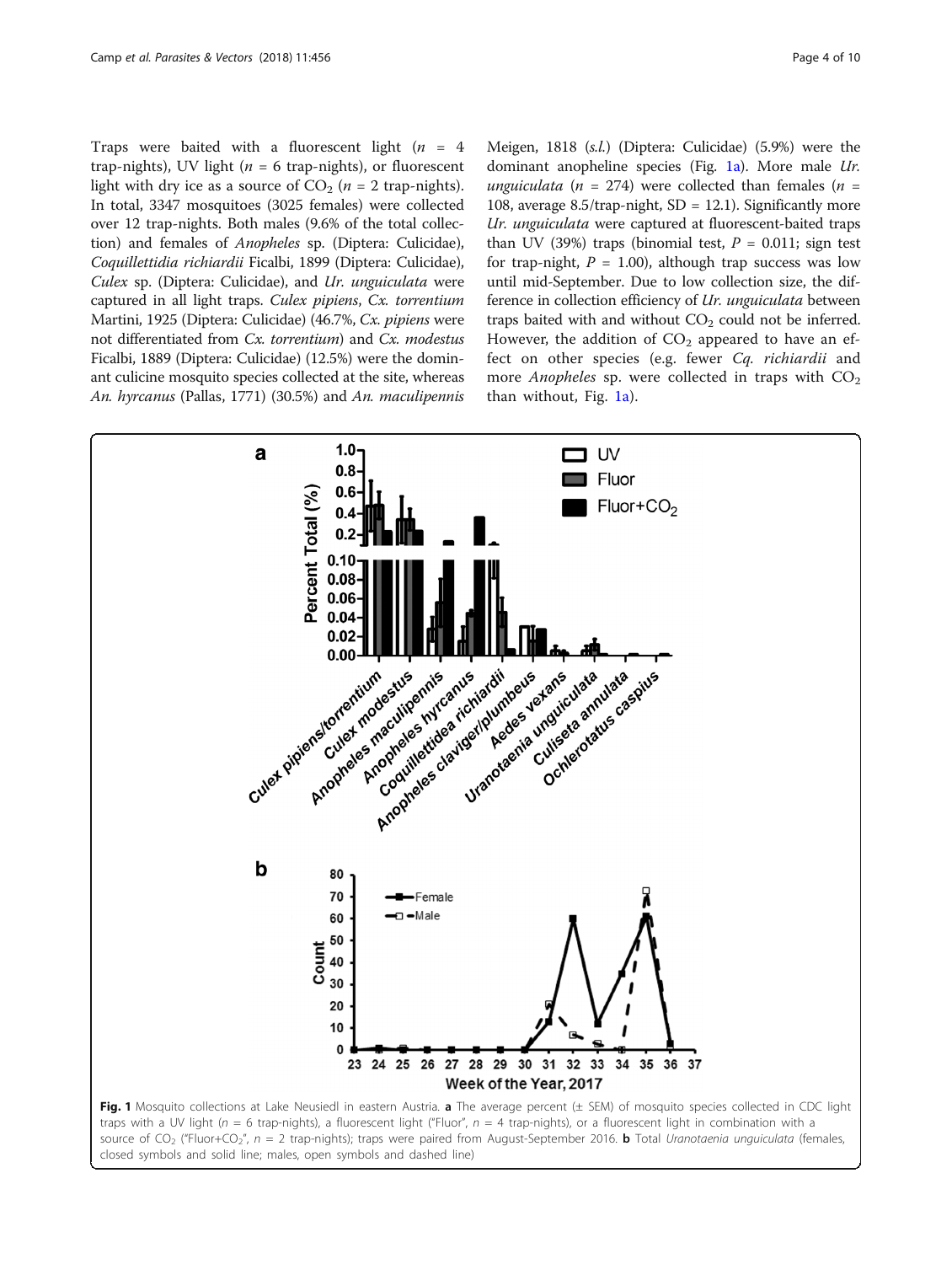<span id="page-4-0"></span>No Ur. unguiculata were collected from artificial resting boxes nor from natural resting sites in reeds. On 12 September 2017, 13 male and 2 female Ur. unguiculata, which appeared to be newly emerged imagoes, were captured by aspiration resting under a boardwalk that extended over shallow water into the reeds. Larvae were present in the water beneath this collection site.

These preliminary findings represented a substantial increase in the number and proportion of Ur. unguiculata in comparison to previous similar trapping methods: here we report 3.6% of total female mosquitoes collected were Ur. unguiculata, whereas others report Ur. unguiculata made up  $< 1\%$  of total collections in this region [\[5,](#page-8-0) [26](#page-8-0)]. Therefore bi-weekly trapping was performed with a single low-hanging fluorescent light trap placed as before at BSI beginning 31 May 2017. A single female Ur. unguiculata was captured on 14 June 2017 and a single male Ur. unguiculata was captured on 22 June 2017. Following that, no Ur. unguiculata were captured until August, and the peak collection period began on 2 August 2017 and continued until 7 September 2017 (Fig. [1b\)](#page-3-0).

To test the hypothesis that Ur. unguiculata are attracted to sound, sound traps were used at several locations around the lake. Each night a sound trap was used, a 'mock' sound trap (updraft trap with no sound) was placed 3–10 m away, and a fluorescent light trap was placed at the same site  $> 10$  m from the sound trap and out of sight from the sound trap ( $n = 5$  nights). No Ur. unguiculata were captured in 'mock' sound traps, whereas 86 female *Ur. unguiculata* were captured in the sound traps (average 12.2 per trap-night; range 0–36) (Table 1). The trap success of the sound traps was not different from light traps (compared on  $n = 5$  nights, average 12.4 per trap-night in light traps; range 1–27) (binomial test,  $P = 0.06$ ; sign test for differences in trap night,  $P = 1.00$ ) (Table 1).

Table 1 Collections of Uranotaenia unguiculata using sound traps (Sound +/-) and light traps (LT)

| Trap night       | Sound +  | Sound - | LT   |
|------------------|----------|---------|------|
| 8 August 2017    | 36       |         | 7    |
| 9 August 17      | 10       | 0       |      |
| 16 August 2017   | 4        | 0       |      |
| 21 August 2017   | 26       | 0       |      |
| 28 August 2017   | $\Omega$ | 0       | 26   |
| 29 August 2017   | 6        |         | 27   |
| 7 September 2017 | 4        | 0       |      |
| Total            | 86       | 0       | 62   |
| Mean             | 12.3     |         | 12.4 |
| SD               | 13.4     |         | 13.1 |

#### Hosts of Uranotaenia unguiculata

Eight blood-engorged female Ur. unguiculata were collected from 8 August 2017 through 7 September 2017: five individuals from sound traps, and three individuals from light traps (including two from Hungary captured using a mercury lamp). Hosts were identified from the blood meal using 16S rRNA PCR [\[18](#page-8-0)], and amplicons were compared to a DNA library made from voucher specimens. All were identical to Pelophylax lessonae/ ridibundus species group voucher specimens collected from the site. These identifications were confirmed using cytb PCR protocol [[7\]](#page-8-0). Although voucher specimens exist for P. lessonae, P. ridibundus and P. esculentus (which make up the species group), these species could not be differentiated by the sequenced amplicons.

#### Flavivirus identification

In 2016, 108 female and 274 male Ur. unguiculata were captured and divided into 11 and 10 pools, respectively; and in 2017, 185 female Ur. unguiculata and 107 males were captured and divided into 14 and 7 pools, respectively, for flavivirus screening. Two pools of females and one pool of males from 2017 tested positive for the presence of flavivirus nucleic acids (NS5 gene) by both RT-qPCR methods (Table 2). Sequencing of these amplicons showed that the pools of females (2017, MFIR = 12;  $95\%$  CI: 2.2–40.8) were positive for WNV-lin. 4c with 99% sequence identity to published sequences from 2013 (KJ891223 "WNV Uu-LN-AT-2013") [[4](#page-8-0), [5\]](#page-8-0), differing in only 3 synonymous nucleotide substitutions across the 205 bp product of the NS5 gene; and 99% sequence identity to an 800 bp portion of the  $E$  gene, differing at 3 synonymous nucleotide substitutions. A bias-corrected ML estimator calculation for the MFIR was 12.05 (95% CI: 2.20–40.76) for female Ur. unguiculata over both years.

The flavivirus RNA-positive pool of males displayed closest sequence identity (100%) to a published sequence that was detected in Ur. unguiculata from Turkey (GenBank: KU958167) [\[15](#page-8-0)]. The presence of the DNA form of the

| Table 2 Summary of arboviruses identified in Uranotaenia |  |  |
|----------------------------------------------------------|--|--|
| unguiculata mosquitoes collected from Austria, 2016-2017 |  |  |

| Sex    | Virus            | 2016  |       | 2017  |          |  |
|--------|------------------|-------|-------|-------|----------|--|
|        |                  | Total | Pools | Total | Pools    |  |
| Female |                  | 108   | 11    | 185   | 14       |  |
|        | WNV-lin, 4c      |       | 0     |       | 2        |  |
|        | Alphamesonivirus |       | 5     |       | 7        |  |
| Male   |                  | 274   | 10    | 107   | 7        |  |
|        | WNV-lin, 4c      |       | 0     |       | $\Omega$ |  |
|        | Alphamesonivirus |       | 5     |       | 2        |  |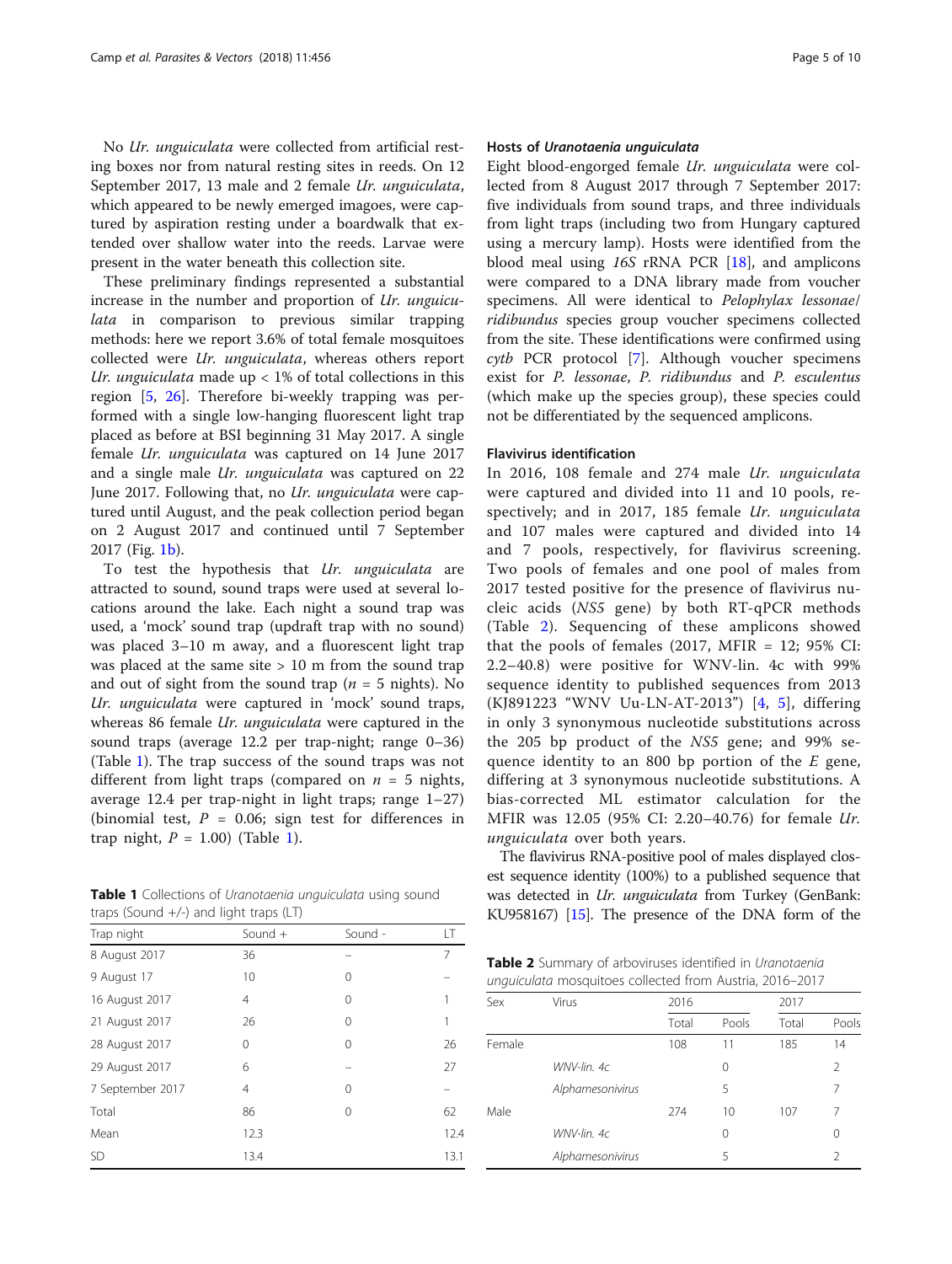sequence was confirmed by PCR amplification from the RNA extract (i.e. without reverse transcription).

#### Alphamesonivirus isolation and characterization

Two pools of male *Ur. unguiculata* had putative positive amplification by one flavivirus RT-qPCR (where  $Ct > 30$ but melting curve analysis did not match positive controls) [[19](#page-8-0)]. Therefore the pool homogenates was inoculated onto C6/36 cells. One pool caused CPE at 6 days post-infection, and was then filtered and passed to flasks of C6/36 cells. This passage (p2) was used for sequence characterization by PANA  $[21]$ , as it did not produce amplicons by flavivirus-specific RT-qPCR. This passage did not produce CPE on Vero cells grown at 37 °C. Following PANA PCR cloning, the virus was determined to be an alphamesonivirus, based on the sequence of 6 unique gene products approximately 500–2000 bp long distributed throughout the genome. Primers were designed based on sequence similarity to previously characterized alphamesoniviruses (Additional file [2:](#page-8-0) Table S1), and PCR amplicons were sequenced to create a nearly complete genome sequence (missing approximately 300 bases from the 5' and 50 bases from the 3' end) (GenBank: MH215275). A phylogenetic tree of the alignment of the conserved putative spike protein (ORF 2a) showed that the isolated virus was closely related to Nam Dinh virus (GenBank: DQ458789), placing it within the species group Alphamesonivirus 1, and more distantly related to the following representative species of the Mesoniviridae: Alphamesonivirus 2, Karang Sri virus (GenBank: KC807171); Alphamesonivirus 3, Dak Nong virus (AB753015); Alphamesonivirus 4, Casuarina virus (GenBank: KJ125489); Alphamesonivirus 5, Hana virus

(GenBank: JQ957872); Mesonvirus 1, Nse virus (GenBank: JQ957874); and Mesonivirus 2, Meno virus (GenBank: JQ957873) (Fig. 2). The virus sequence had all features associated with the genus *Alphamesonivirus*, including the reported ribosomal frame-shift site separating ORF1a and ORF1b, which encode the putative viral replicase [\[27,](#page-8-0) [28](#page-9-0)]. The virus isolate had the highest amino acid and nucleotide sequence identity (99.33 and 99.41%, respectively) to an alphamesonivirus identified in Cx. pipiens in Italy, 2008 (GenBank: MF281710, Table [3](#page-6-0)).

An RT-qPCR assay was designed to screen the other pools of male and female mosquitoes for the presence of alphamesonivirus. Ten pools from 2016 (five pools of females) and nine pools from 2017 (seven pools of females) were positive for alphamesonivirus (Table [2\)](#page-4-0). A bias-corrected ML estimate for MFIR was 17.3 (95% CI: 7.89–35.28) for males and 54.19 (95% CI: 33.87–86.92) for female Ur. unguiculata over both years.

#### Mosquito infection and virus transmission

A total of 362 female Ur. unguiculata mosquitoes were collected over four nights around Lake Neusiedl in June 2018. The legs and wings were dissected and the remaining bodies were pooled in 44 pools for the detection of virus (Table [4](#page-6-0)). The presence of WNV-lin. 4c was detected in nine of these pools, corresponding to 225 mosquitoes from which legs and wings had been pooled into 39 pools. WNV-lin. 4c was detected in six of the 39 pools. The potential for virus transmission was determined by detecting virus nucleic acid on honey-soaked FTA cards which had been placed into chambers with mosquitoes for feeding purposes prior to their dissection. WNV-lin. 4c nucleic acid was detected

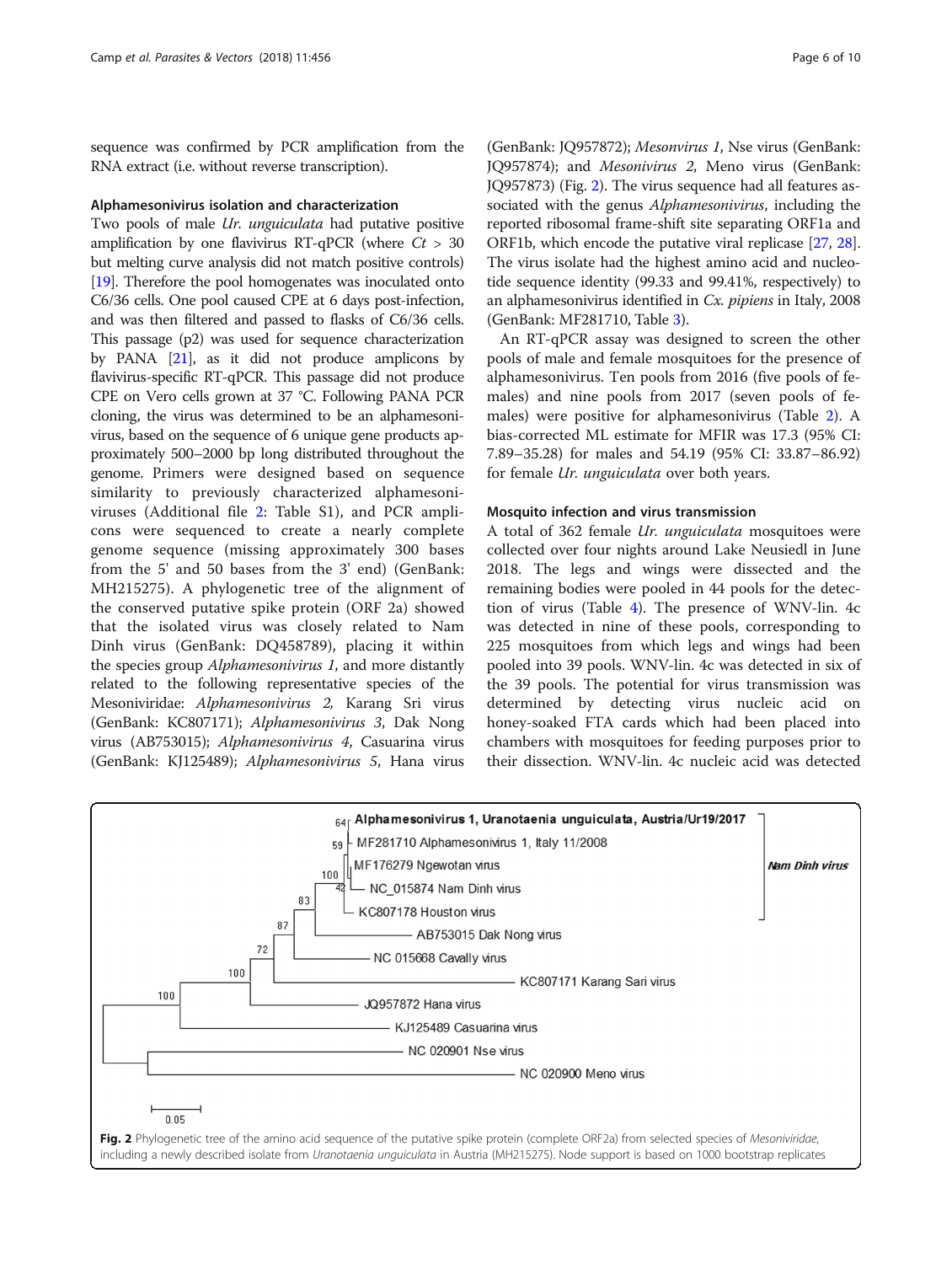<span id="page-6-0"></span>Table 3 Sequence identity matrix of species of Mesoniviridae, including a new isolate in Uranotaenia unguiculata from Austria

|                                   | <b>NaDV</b> | NgeV | Houston NaDV | CaV  | Austria NaDV | Italy NaDV | <b>KSV</b> | DNV  | CasV      | HanaV | NseV      | Menov |
|-----------------------------------|-------------|------|--------------|------|--------------|------------|------------|------|-----------|-------|-----------|-------|
| Nam Dinh virus (NaDV) (NC 015874) |             | 98.8 | 96.8         | 90.5 | 97.7         | 97.6       | 78.4       | 86.9 | 74.8      | 84.8  | 68.5      | 64.2  |
| Ngewotan NaDV (NgeV) (MF176279)   | 98.3        |      | 97.6         | 90.8 | 98.5         | 98.3       | 78.6       | 87.3 | 74.8      | 85.2  | 68.4      | 63.9  |
| Houston NaDV (KC807178)           | 96.8        | 98.2 |              | 90.6 | 98.6         | 98.5       | 78.4       | 87.0 | 74.5      | 84.9  | 68.1      | 63.6  |
| Cavally virus (CaV, NC_015668)    | 87.7        | 88.2 | 87.8         |      | 90.4         | 90.5       | 74.9       | 84.2 | 74.6      | 84.0  | 67.1      | 63.8  |
| Austria NaDV (MH215275)           | 97.9        | 99.3 | 98.2         | 87.9 |              | 99.4       | 78.3       |      | 86.9 74.4 | 84.9  | 68.2 63.6 |       |
| Italy NaDV (MF281710)             | 97.9        | 99.1 | 98.0         | 88.2 | 99.3         |            | 78.2       | 87.0 | 74.4      | 85.0  | 68.1      | 63.6  |
| Karang Sari virus (KSV, KC807171) | 74.3        | 74.7 | 74.8         | 72.4 | 74.4         | 78.2       |            | 75.7 | 68.2      | 75.5  | 63.9      | 60.8  |
| Dak Nong virus (DNV, AB753015)    | 86.7        | 87.6 | 87.1         | 82.8 | 87.3         | 87.3       | 72.2       |      | 73.9      | 81.34 | 67.6      | 63.6  |
| Casuarina virus (CasV, NC_023986) | 70.2        | 70.2 | 70.2         | 69.6 | 70.15        | 70.3       | 62.5       | 69.8 |           | 73.6  | 66.0      | 63.2  |
| Hana virus (HanaV, NC 020899)     | 82.1        | 83.0 | 82.8         | 80.9 | 83.0         | 83.0       | 71.3       | 79.9 | 69.6      |       | 67.5      | 64.3  |
| Nse virus (NseV, NC 020901)       | 63.0        | 63.0 | 62.9         | 61.6 | 63.2         | 63.4       | 57.3       | 62.7 | 59.4      | 63.4  |           | 62.0  |
| Meno virus (MenoV, NC 020900)     | 58.0        | 57.9 | 57.9         | 56.8 | 58.0         | 57.9       | 54.2       | 57.2 | 55.7      | 57.3  | 56.6      |       |
|                                   |             |      |              |      |              |            |            |      |           |       |           |       |

Percent nucleotide sequence identity (above the diagonal) and percent amino acid identity (below the diagonal) are shown (Austrian isolate in bold). GenBank accession numbers are listed in the row headings, and column heading abbreviations are defined in the row heading

on one of nine honey cards, suggesting that Ur. unguiculata are capable of transmitting the virus. Alphamesonivirus was detected in three pools of mosquito bodies, corresponding to 11 mosquitoes, from which the legs and wings had been placed into tubes individually. From these 11 mosquitoes, alphamesonivirus was detected in the legs and wings of two individuals, indicating a disseminated infection. The presence of alphamesonivirus nucleic acid was detected on three of the nine honey cards, suggesting the presence of the virus in saliva.

#### **Discussion**

Herein we report the first molecular identification of the hosts of Ur. unguiculata from the guts of blood-engorged flies. The hosts were identified as anurans, and a similar host preference is known for other members of the genus *Uranotaenia* [\[7,](#page-8-0) [8\]](#page-8-0). Commonly encountered species of anurans at BSI during the study

Table 4 Summary of infection and potential transmission of West Nile virus lineage 4c and Alphamesonivirus 1 by Uranotaenia unguiculata mosquitoes

| channotate into annofancanata into sejarto co |                     |       |                    |                             |  |  |  |
|-----------------------------------------------|---------------------|-------|--------------------|-----------------------------|--|--|--|
| Virus                                         | Sample <sup>a</sup> | Total | Pools <sup>b</sup> | Positive pools <sup>c</sup> |  |  |  |
| West Nile virus                               | Body                | 362   | 44                 |                             |  |  |  |
|                                               | Legs and wings      | 225   | 39                 | 6                           |  |  |  |
|                                               | Honey card          |       | 9                  |                             |  |  |  |
| Alphamesonivirus 1                            | Body                | 362   | 38                 | 3                           |  |  |  |
|                                               | Legs and wings      | 11    | 11                 |                             |  |  |  |
|                                               | Honey card          |       |                    | Β                           |  |  |  |

<sup>a</sup>Mosquitoes were provided a 25% honey solution on Whatman® FTA® cards, then dissected, removing legs and wings from the body

<sup>b</sup>Legs and wings were stored separately from body, and samples were pooled into tubes of 2–50 (bodies) or 1–10 (legs and wings). Each honey card sampled between 20-50 mosquitoes

Pools were tested for the presence of virus by RT-PCR

period included Pelophylax sp., as well as Hyla arborea (Linnaeus, 1758) (Anura: Hylidae), Bufo bufo (Linnaeus, 1758) (Anura: Bufonidae) and Bombina bombina (Linnaeus, 1761) (Anura: Discoglossidae) (via visual encounter during trap setup). It is unknown if Ur. unguiculata takes blood from animals other than frogs. Previous attempts to identify the hosts of Ur. unguiculata have relied on serological testing, wherein amphibian antiserum was not used or was unavailable, and the host identities were determined to be from reptiles [[10](#page-8-0)] or a horse [\[11](#page-8-0)]. It has been reported that *Ur. sapphirina* (Osten Sacken, 1868) (Diptera: Culicidae), a Nearctic species, may also feed on mammals in addition to amphibians [[7,](#page-8-0) [29\]](#page-9-0). Furthermore, landing captures and captures from host-baited traps suggest that Ur. unguiculata may be attracted to mammals including humans [\[9](#page-8-0), [11](#page-8-0), [30\]](#page-9-0) but not birds [[3\]](#page-8-0). The relatively low efficiency of common mosquito collection methods (e.g.  $CO<sub>2</sub>$ -baited light traps) for the collection of Ur. unguiculata has left many gaps in the knowledge of the behaviors of this species.

Efficient collection methods for a mosquito species reflect its host preference and common methods (e.g.  $CO<sub>2</sub>$ -baited light traps) are designed to collect mosquitoes based on foraging behavior during appetential flight [\[31](#page-9-0)]. For example, trap height is an important factor for collecting ornithophilic versus mammal-biting mosquitoes [\[32](#page-9-0)–[34\]](#page-9-0). Sebesta et al. [[3](#page-8-0)] collected *Ur. unguiculata* in 1 m high  $CO<sub>2</sub>$ -baited CDC light traps, and none in 5-m high traps nor in pigeon-baited traps. We reasoned that Ur. unguiculata foraging preference would reflect host behavior, and therefore placed our traps near the water surface (0.5 m height). Although we did not compare the importance of trap height to collection efficiency of *Ur. unguiculata* directly, this trap placement was an improvement compared to other published records of Ur. unguiculata in the same trapping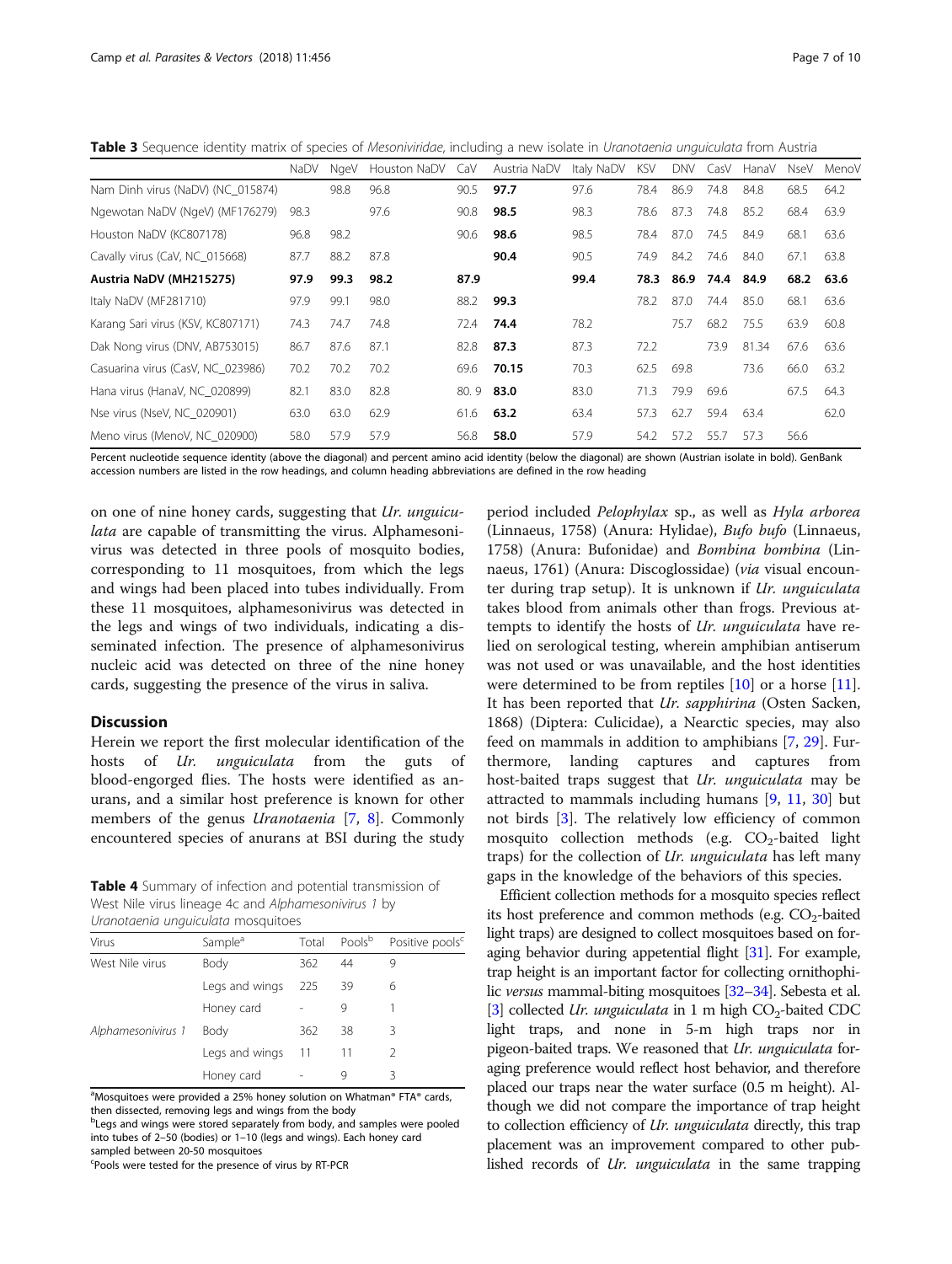locales [\[5,](#page-8-0) [26](#page-8-0)] as well as in the broader surrounding biogeographical regions [\[35\]](#page-9-0) using common mosquito collection methods. Importantly, we collected both male and female Ur. unguiculata; the efficient collection of males to our knowledge has not yet been reported.

Although we provide evidence that Ur. unguiculata females are attracted to sound, it is unknown if sound is used exclusively to locate hosts. The host species identified here, Pelophylax sp. and B. bombina were the only two species of anurans heard calling during the collection period. Sound attraction is known from Ur. lowii Theobald, 1901 (Diptera: Culicidae), a Neotropical species of mosquito [\[17\]](#page-8-0), and several species of *Uranotaenia* from Japan [\[8](#page-8-0)]. Acoustic location of hosts by hematophagous dipterans is best known from the Corethrellidae (Wood & Borkent 1989), a family closely related to mosquitoes which feed on frogs [[36](#page-9-0)–[38](#page-9-0)]. The sound of the calling male D. gratiosus, a Nearctic species of frog, is attractive to Ur. lowii as well as to Neotropical and Australian corethrellids. Therefore it has been hypothesized that acoustic location in corethrellids is performed by a sensory organ that detects frequencies that are similar to wing beat frequency (approximately 420–450 Hz), which match the dominant frequency of the call of D. gratiosus (Additional file [1](#page-8-0): Figure S1) [\[37](#page-9-0), [39,](#page-9-0) [40\]](#page-9-0). The Johnston's organ is known to be the auditory organ of mosquitoes, and is used to identify the wing beat frequency of conspecifics during mating, though may be sensitive up to 2 kHz in some species [\[41,](#page-9-0) [42](#page-9-0)]. Further studies on acoustic location and sound preference of *Ur. unguiculata* are underway, and the attractiveness of native anuran calls will be evaluated.

Knowledge of mosquito host feeding behavior is very important for understanding the epizootic potential of arboviruses. The presence of WNV-lin. 4c nucleic acid was recently reported in Ur. unguiculata from the study location here, as well as other sites in central Europe [\[4](#page-8-0)–[6](#page-8-0)]. Here we provide evidence that *Ur. unguiculata* are feeding on Pelophylax sp. at a site where WNV-lin. 4c was detected in pools of conspecifics, including evidence that suggests the mosquitoes are both infected with the virus and are capable of transmitting the virus. Taken together with the detection of virus nucleic acid present in both Ur. unguiculata and also frogs (P. ridibundus) collected from a site in southern Russia [[14\]](#page-8-0), it is likely that this virus is maintained in a frog-mosquito transmission cycle. The first identification of WNV-lin. 4 was from a Dermacentor marginatus (Sulzer, 1776) (Acari: Ixodidae) tick in the Volgograd region, southern Russia, in 2003 (WNV-lin. 4a; GenBank: AY277251) [\[12](#page-8-0)], and a similar virus has also been isolated from Cx. pipiens in Spain 2011 (WNV-lin. 4b; GenBank: GU047875) [\[13\]](#page-8-0). In sum, there is further support for WNV-lin. 4c being ecologically and genetically distinct from other WNV lineages [[43\]](#page-9-0). Since WNV-lin. 1 and WNV-lin. 2 are known pathogens to humans and animals, it is important to understand the epizootic potential of the WNV-lin. 4c. Initial efforts have been successful in isolating this virus on C6/36 cells, and future efforts should characterize the pathogenicity of the virus. Additionally, the vector status of Ur. unguiculata for WNV-lin. 4c must be determined in controlled experiments.

The genus *Uranotaenia* has few reports of infection with arboviruses. Eastern equine encephalitis virus was discovered in *Ur. sapphirina* in the southern USA [\[44](#page-9-0)], and a cyprovirus (Reoviridae) has also been isolated from this species [\[45](#page-9-0)]. A novel flavivirus, Nounane virus, was reported from Ur. mashonaensis Theobald, 1901 (Diptera: Culicidae) in Côte d'Ivoire [\[46](#page-9-0)]. Nounane virus bears closest similarity to Barkedji virus, a virus found in Cx. perexiguus Theobald, 1903 (Diptera: Culicidae) mosquitoes in Israel [\[47\]](#page-9-0), and Nhumirim virus, a virus found in Cx. chidesteri Dyar, 1921 mosquitoes from Brazil [[48](#page-9-0)]; the vertebrate host is unknown for these viruses, although all are genetically similar to mosquito-borne zoonotic flaviviruses and not to insect-specific flaviviruses. Herein we report a potentially endogenous flavivirus-derived genomic sequence, identical to the sequence reported by others in Ur. unguiculata  $[15]$ , possibly reflected an ancient association between Uranotae*nia* and flaviviruses  $[49, 50]$  $[49, 50]$  $[49, 50]$ . In addition, we isolated and sequenced the genome of an alphamesonivirus which is widespread in the population at BSI. Another member of the family Mesoniviridae, Meno virus, was isolated from Côte d'Ivoire, 2004, where it was found in Ur. chorleyi Edwards, 1936 (Diptera: Culicidae) along with Cavally virus, the first insect-associated nidovirus [[27](#page-8-0), [51\]](#page-9-0). Much remains unknown about this newly discovered family of insect viruses, which are within the Nidovirales [\[27,](#page-8-0) [28\]](#page-9-0). Future efforts will further characterize the virus isolate reported herein, and the presence of this or another alphamesonvirus within other mosquito species in the region will be tested.

In general, the comparatively low efficiency of collection and lack of human-biting behavior have likely contributed to the gaps in knowledge about this mosquito species in the Western Palaearctic. The optimized sampling conditions reported here increased trapping success compared to previous methods. This will aid in future studies of the habits of this elusive mosquito, and the transmission of arboviruses.

#### Conclusions

Improved collection techniques have yielded this first definitive report of the hosts of *Ur. unguiculata* using molecular methods, and have revealed the presence of a novel insect-specific flavivirus. The mosquitoes take blood from frogs, Pelophylax spp., and may transmit WNV-lin. 4c to frogs, although vector competence has not yet been established. It was discovered that *Ur. unguiculata* are attracted to sound, potentially as a method of acoustic location of hosts. Further research will focus on the ecological association between the mosquitoes and their hosts, as well as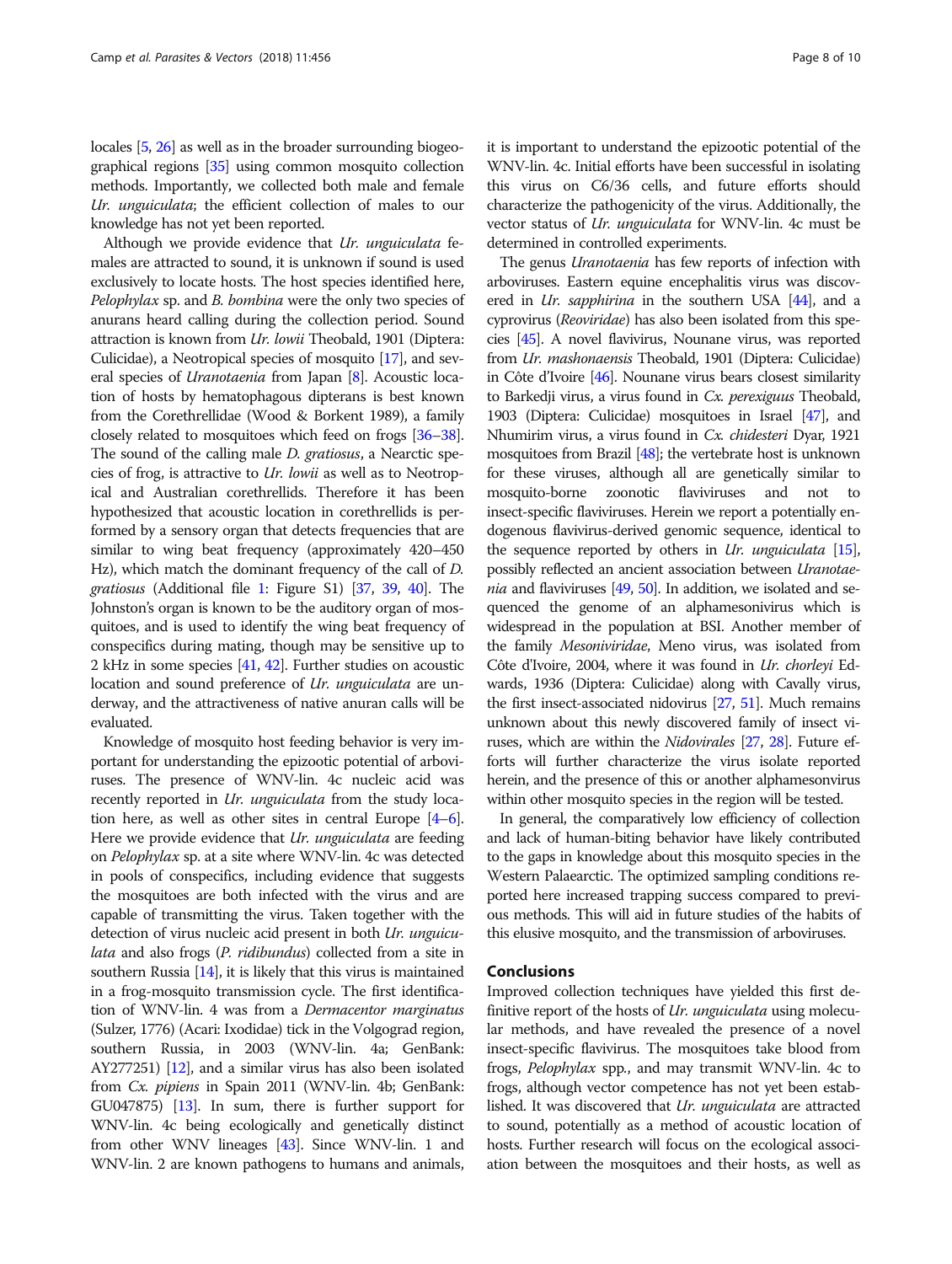<span id="page-8-0"></span>the transmission ecology of WNV-lin. 4 and the newly-described Alphamesonivirus 1 isolate.

#### Additional file

[Additional file 1:](https://doi.org/10.1186/s13071-018-3030-2) Figure S1. Frequency spectrogram of a single vocalization of Dryophytes gratiosus (Anura: Hylidae) used as an attractant in mosquito sound traps. The grayscale spectrogram was generated in Raven Lite version 1.0 [[52](#page-9-0)]. The spectrogram displays sound frequencies over time where darker pixels indicate relatively louder tones. The dominant frequencies of the call are approximately 450 and 2000 Hz, with harmonics above and below the 2 kHz tone. Charif, RA, DW Ponirakis, and TP Krein. 2006. Raven Lite 1.0 User's Guide. Cornell Laboratory of Ornithology, Ithaca, NY. (TIF 66 kb)

[Additional file 2:](https://doi.org/10.1186/s13071-018-3030-2) Table S1. Primers used to generate a nearly fulllength sequence of a newly-described Alphamesonivirus 1 (Mesoniviridae) in Uranotaenia unguiculata mosquitoes found in Austria. (DOCX 20 kb)

#### Acknowledgements

The authors thank René Haider and Bernhard Wildom for assistance with field work. Silke Schweiger of the Austrian Museum of Natural History provided voucher specimens.

#### Funding

The study was funded by the University of Veterinary Medicine Vienna Postdoc Programme awarded to JVC and NN. Mosquito collections in Hungary were funded by the grant NKFIH K120118 awarded to TB.

#### Availability of data and materials

The datasets used and/or analyzed during the current study are available from the corresponding author on reasonable request.

#### Authors' contributions

JVC performed data collection, data analysis, and wrote the manuscript, ZS and TB provided specimens for analysis, TZ and NN facilitated field work and contributed to writing the manuscript, all authors read and approved the final manuscript.

#### Ethics approval and consent to participate

Not applicable.

#### Consent for publication

Not applicable.

#### Competing interests

The authors declare that they have no competing interests.

#### Publisher's Note

Springer Nature remains neutral with regard to jurisdictional claims in published maps and institutional affiliations.

#### Author details

<sup>1</sup>Viral Zoonoses, Emerging and Vector-Borne Infections Group, Institute of Virology, University of Veterinary Medicine, Vienna, Austria. <sup>2</sup>Department of Microbiology and Infectious Diseases, University of Veterinary Medicine, Budapest, Hungary. <sup>3</sup>Lendület Ecosystem Services Research Group, MTA Centre for Ecological Research, Vácrátót, Hungary. <sup>4</sup>Hungarian Natural History Museum, Budapest, Hungary. <sup>5</sup>Biological Station Lake Neusiedl, Illmitz, Austria. <sup>6</sup>Department of Basic Medical Sciences, College of Medicine, Mohammed Bin Rashid University of Medicine and Health Sciences, Dubai, United Arab Emirates.

#### Received: 18 April 2018 Accepted: 23 July 2018 Published online: 06 August 2018

#### References

1. Becker N, Petric D, Zgomba M, Boase C, Madon M, Dahl C, et al. Mosquitoes and their control. Springer: Berlin-Heidelberg; 2010.

- 2. Filatov S. Little pigeons can carry great messages: potential distribution and ecology of Uranotaenia (Pseudoficalbia) unguiculata Edwards, 1913 (Diptera: Culicidae), a lesser-known mosquito species from the Western Palaearctic. Parasit Vectors. 2017;10:464.
- 3. Šebesta O, Halouzka J, Hubálek Z, Juřicová Z, Rudolf I, Šikutová S, et al. Mosquito (Diptera: Culicidae) fauna in an area endemic for West Nile virus. J Vector Ecol. 2010;35:156–62.
- 4. Kemenesi G, Dallos B, Oldal M, Kutas A, Földes F, Németh V, et al. Putative novel lineage of West Nile virus in Uranotaenia unguiculata mosquito, Hungary. Virus Dis. 2014;25:500–3.
- 5. Pachler K, Lebl K, Berer D, Rudolf I, Hubálek Z, Nowotny N. Putative new West Nile virus lineage in Uranotaenia unguiculata mosquitoes, Austria, 2013. Emerg Infect Dis. 2014;20:2119–22.
- 6. Dinu S, Cotar AI, Pănculescu-Gătej IR, Fălcuţă E, Prioteasa FL, Sîrbu A, et al. West Nile virus circulation in south-eastern Romania, 2011 to 2013. Euro Surveill. 2015;20
- 7. Cupp EW, Zhang D, Yue X, Cupp MS, Guyer C, Sprenger TR, et al. Identification of reptilian and amphibian blood meals from mosquitoes in an eastern equine encephalomyelitis virus focus in central Alabama. Am J Trop Med Hyg. 2004;71:272–6.
- 8. Toma T, Miyagi I, Tamashiro M. Blood meal identification and feeding habits of Uranotaenia species collected in the Ryukyu Archipelago. J Am Mosq Control Assoc. 2014;30:215–8.
- 9. Ryba J, Hájková Z, Kaftan M, Occurrence of Uranotaenia unaujculata Edwards, 1913 (Diptera, Culicidae) in Czechoslovakia. Folia Parasitol. 1974;21:142.
- 10. Beier JC, Zimmerman JH, Kenawy MA, el Said S, Abbassy MM. Host-feeding patterns of the mosquito community (Diptera: Culicidae) in two Faiyum Governorate villages, Egypt. J Med Entomol. 1987;24:28–34.
- 11. Braverman Y, Kitron U, Killick-Kendrick R. Attractiveness of vertebrate hosts to Culex pipiens (Diptera: Culicidae) and other mosquitoes in Israel. J Med Entomol. 1991;28:133–8.
- 12. Lvov DK, Butenko AM, Gromashevsky VL, Kovtunov AI, Prilipov AG, Kinney R, et al. West Nile virus and other zoonotic viruses in Russia: examples of emerging-reemerging situations. Arch Virol Suppl. 2004;18:85–96.
- 13. Vazquez A, Sanchez-Seco MP, Ruiz S, Molero F, Hernandez L, Moreno J, et al. Putative new lineage of West Nile virus, Spain. Emerg Infect Dis. 2010;16:549–52.
- 14. Shopenskaya TA, Fedorova MV, Karan L, Frolov AY, Malenko GV, Levina LS, et al. New variant of West Nile virus and its potential epizootic and epidemic importance. Epidemiol Infect Dis. 2008;5:38–44.
- 15. Ergünay K, Litzba N, Brinkmann A, Günay F, Sarıkaya Y, Kar S, et al. Cocirculation of West Nile virus and distinct insect-specific flaviviruses in Turkey. Parasit Vectors. 2017;10:149.
- 16. Edman JD, Evans FD, Williams JA. Development of a diurnal resting box to collect Culiseta melanura (COQ.). Am J Trop Med Hyg. 1968;17:451–6.
- 17. Borkent A, Belton P. Attraction of female Uranotaenia lowii (Diptera: Culicidae) to frog calls in Costa Rica. Can Entomol. 2006;138:91–4.
- 18. Kitano T, Umetsu K, Tian W, Osawa M. Two universal primer sets for species identification among vertebrates. Int J Legal Med. 2007;121:423–7.
- 19. Moureau G, Temmam S, Gonzalez JP, Charrel RN, Grard G, de Lamballerie X. A real-time RT-PCR method for the universal detection and identification of flaviviruses. Vector Borne Zoon Dis. 2007;7:467–77.
- 20. Maher-Sturgess SL, Forrester NL, Wayper PJ, Gould EA, Hall RA, Barnard RT, et al. Universal primers that amplify RNA from all three flavivirus subgroups. Virol J. 2008;5:16.
- 21. Stang A, Korn K, Wildner O, Uberla K. Characterization of virus isolates by particle-associated nucleic acid PCR. J Clin Microbiol. 2005;43:716–20.
- 22. Tamura K, Stecher G, Peterson D, Filipski A, Kumar S. MEGA6: Molecular Evolutionary Genetics Analysis version 6.0. Mol Biol Evol. 2013;30:2725–9.
- 23. Edgar RC. MUSCLE: multiple sequence alignment with high accuracy and high throughput. Nucleic Acids Res. 2004;32:1792–7.
- 24. Ident and Sim. [http://www.bioinformatics.org/sms2/ident\\_sim.html](http://www.bioinformatics.org/sms2/ident_sim.html). Accessed 3 Apr 2018.
- 25. Mosquito Surveillance Software. West Nile Virus. CDC. [https://www.cdc.gov/](https://www.cdc.gov/westnile/resourcepages/mosqSurvSoft.html) [westnile/resourcepages/mosqSurvSoft.html.](https://www.cdc.gov/westnile/resourcepages/mosqSurvSoft.html) Accessed 3 Apr 2018.
- 26. Lebl K, Zittra C, Silbermayr K, Obwaller A, Berer D, Brugger K, et al. Mosquitoes (Diptera: Culicidae) and their relevance as disease vectors in the city of Vienna, Austria. Parasitol Res. 2015;114:707–13.
- 27. Zirkel F, Roth H, Kurth A, Drosten C, Ziebuhr J, Junglen S. Identification and characterization of genetically divergent members of the newly established family Mesoniviridae. J Virol. 2013;87:6346–58.